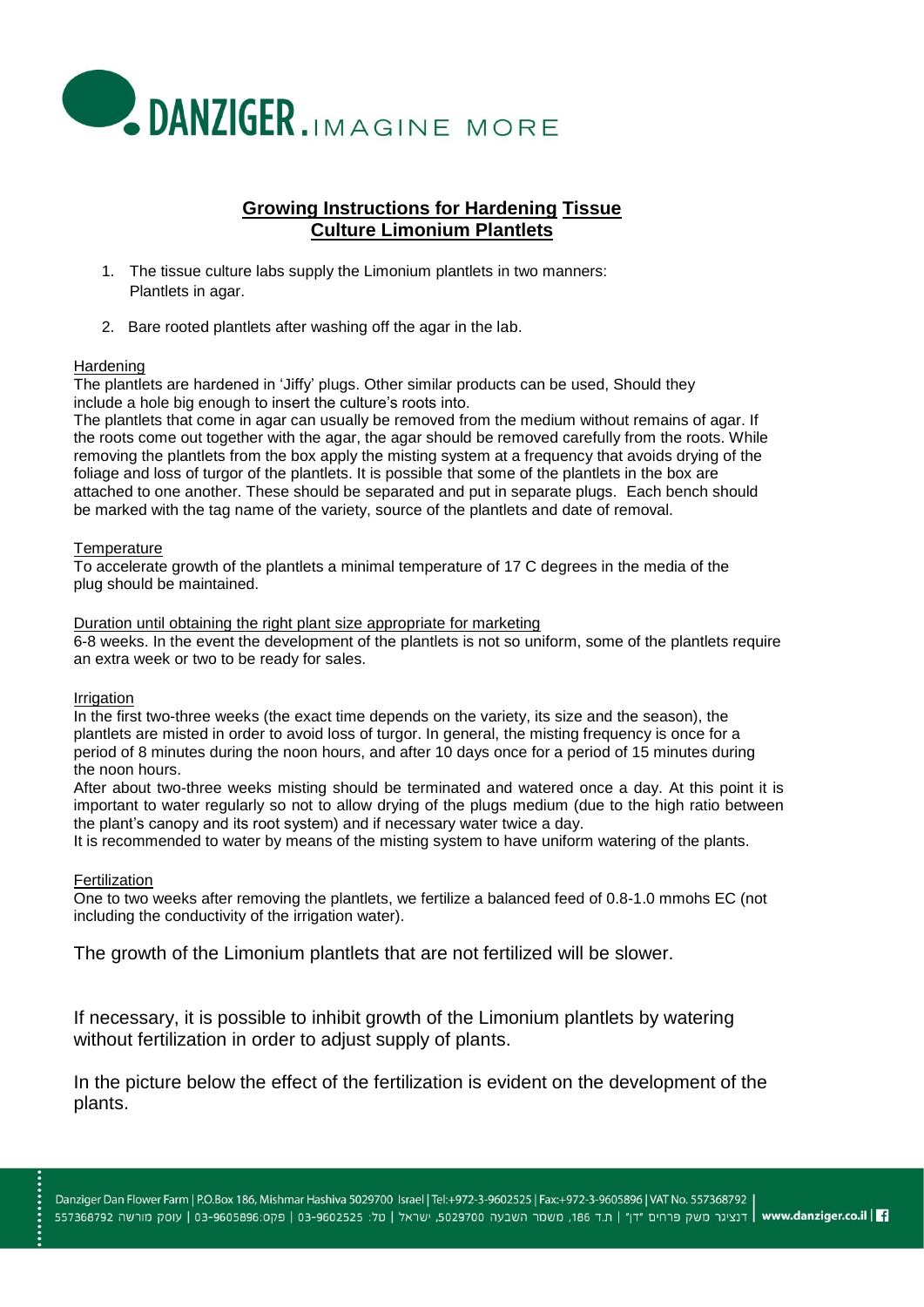

The fact that lack of fertilization of the Limonium plantlets detains growth can help in adjusting the time for supplying the plants.

If yellowing of the plants begin it is possible to get the appropriate color by spraying with iron fertilizer.



without fertilizer

without or with fertilizer



without or with fertilizer



#### Diseases:

*Colletotrichum gloeosporioides*

The symptoms appear as typical leaf spots disease. Under high moisture conditions such as in the case of hardening, the damage of this disease could be huge due to the fast spreading of the infection in the plants.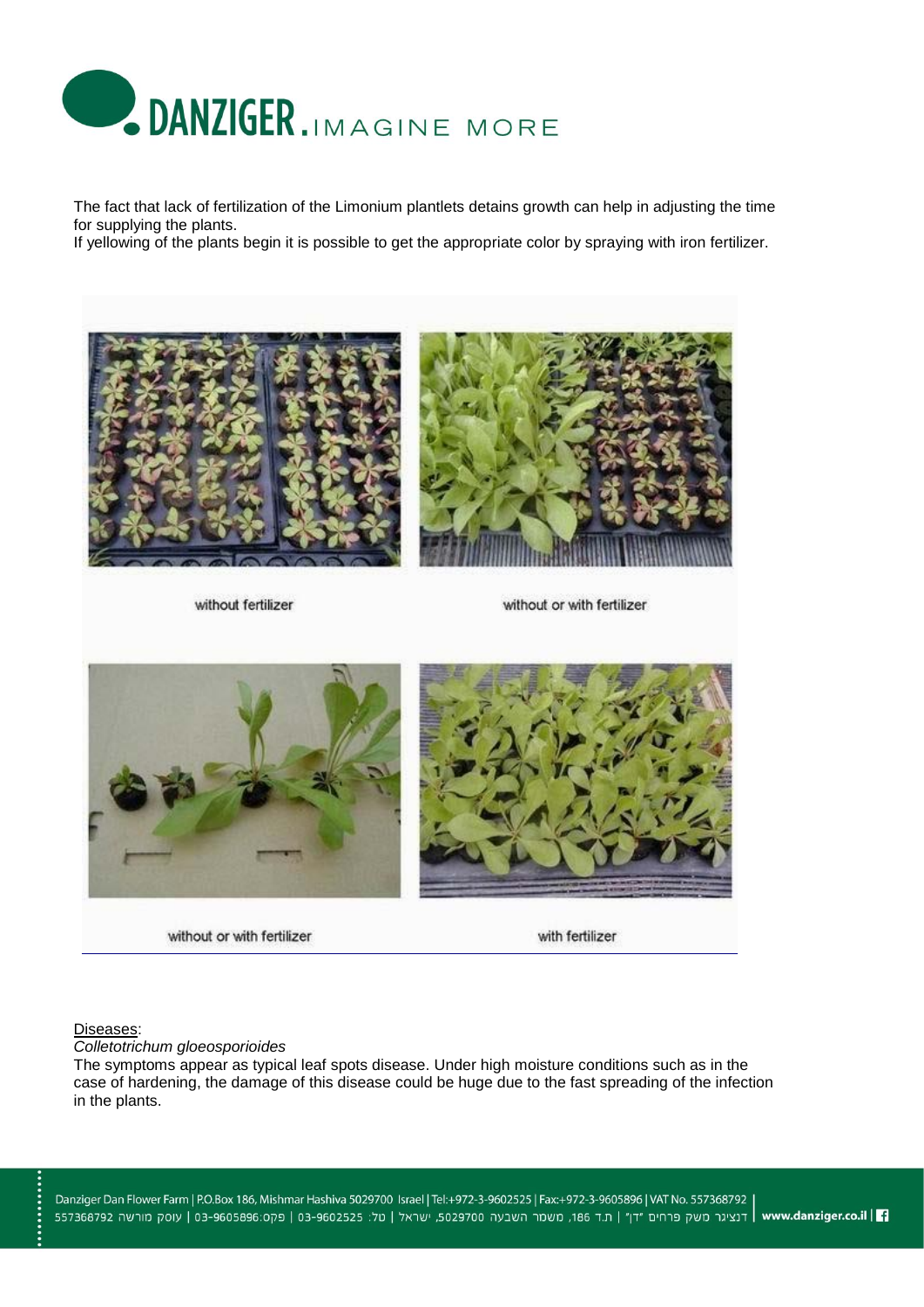



#### Downy Mildew

Mycelium appears on the underside of the leaf. When highly infected, the leaf's upper side turns yellow. The disease is a difficult to detect since the mycelium develops on the underside of the foliage. The only way to identify it is to check the underside of the leaf. Only when the disease is very progressed it is evident on the upper side of the leaf as it begins to get yellow.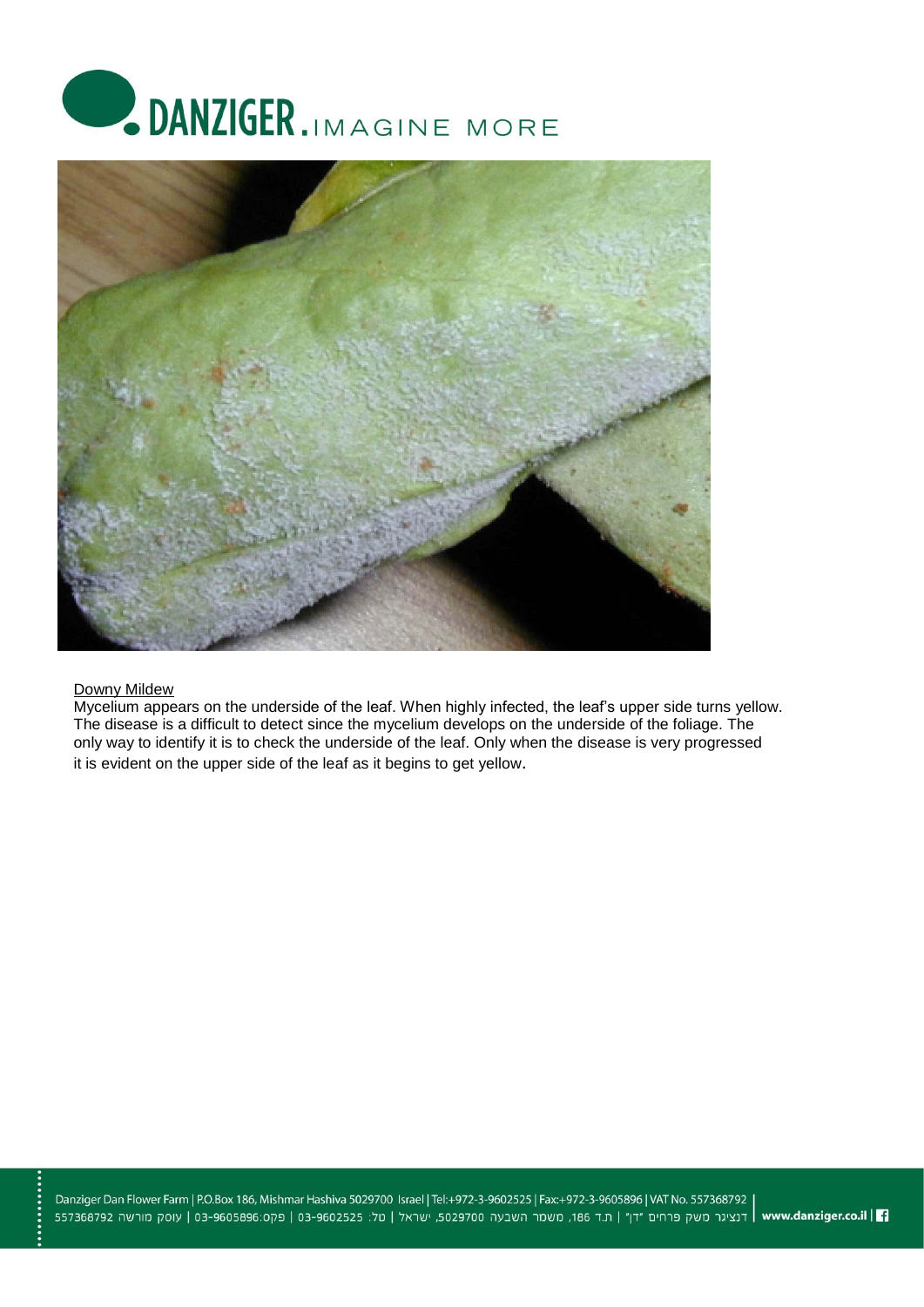



## Prevention of diseases

The colletotrichum and downy mildew diseases develop under high humidity conditions. Hence it is essential to reduce humidity above the plants much as possible and the following steps must be taken:

- 1. Regular check ups for detecting the diseases' first symptoms.
- 2. Operating the heating system to avoid condensation of water on foliage as much as possible.
- 3. Spraying with pesticides/fungicides see below.
- 4. Spacing out plants the closer the plants are to each other, the more the dampness on the foliage. When foliage of the plants is close it begins to cover each other and then it is necessary to space out the plants.